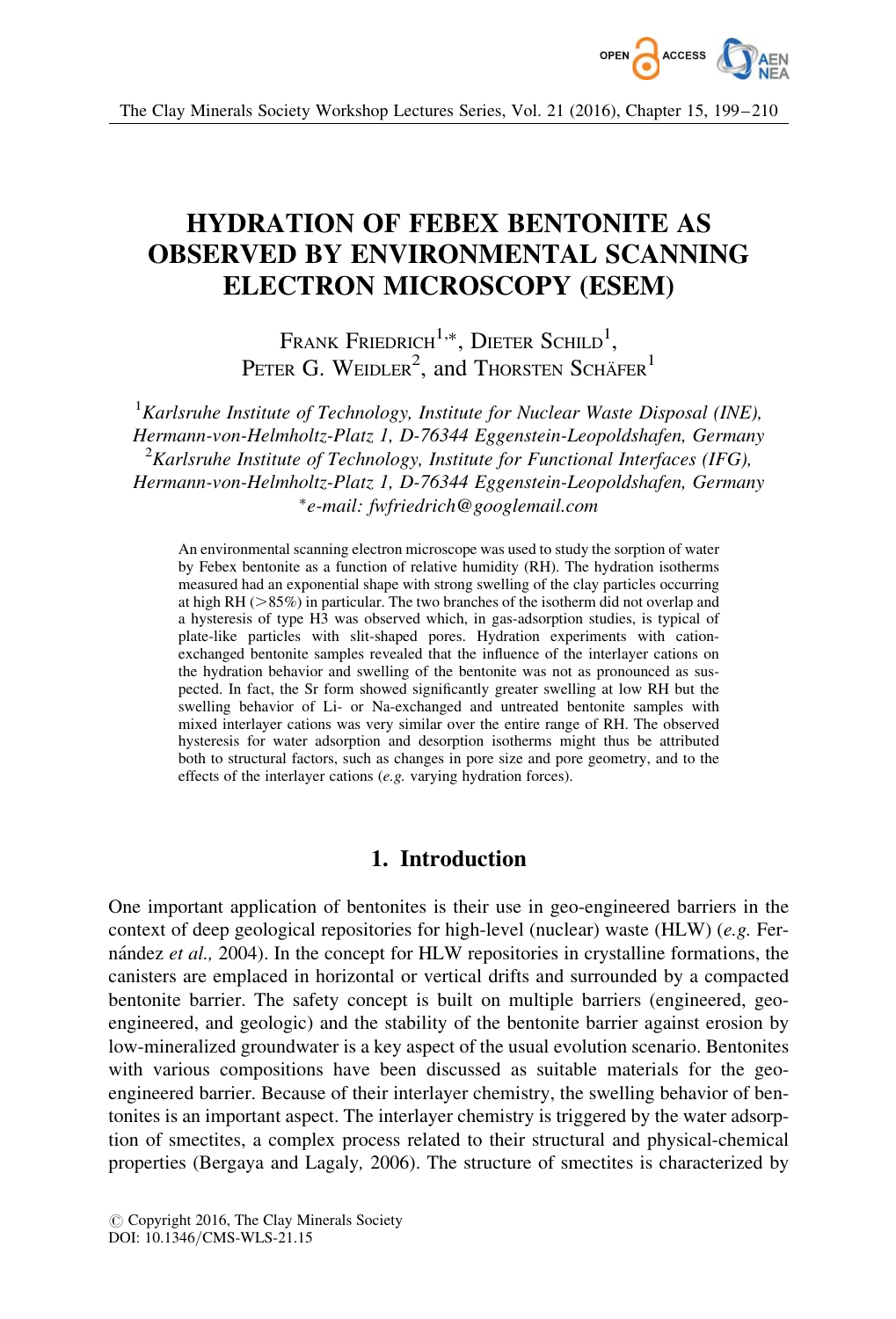isomorphous ion replacements which cause a deficit of positive charge in their octahedral and sometimes tetrahedral sheets. This deficit is balanced by interlayer cations such as Na<sup>+</sup> and K<sup>+</sup> or Mg<sup>2+</sup> and Ca<sup>2+</sup>. In an aqueous environment in smectites these cations are accessible to water molecules. The water molecules are arranged in a partly ordered structure forming one or two water layers around the interlayer cations, leading to an increased interlayer space. The interlayer cations play an important role, therefore, in the interaction between smectite and water. Not only does the interlayer spacing of the clay mineral depend on the kind of cation, but also on the amount of water adsorbed, thus leading to a strongly increased particle volume and resulting, finally, in a complete delamination of the aggregates, forming colloidal suspensions or voluminous clay gels (Lagaly et al., 1997).

Environmental scanning electron microscopy (ESEM) offers a unique opportunity to investigate sensitive and even wet materials (e.g. Donald, 1998; Kloprogge et al., 2005; Stokes, 2008). Due to its ability to adjust the RH around the sample very precisely, ESEM is an excellent tool for the investigation of the swelling behavior of clays (e.g. Becker and Dohrmann, 2000; Montes-H et al., 2003a; Carrier et al., 2013). The emphasis for the current study was, therefore, placed on the in situ electron microscopic quantification of the swelling of different cation-exchanged bentonite samples, which was then compared with that of the raw material.

## 2. Materials and methods

#### 2.1. Material

In the present study the Spanish Febex bentonite from Almeria was used. According to Fernandez et al. (2004), this raw bentonite is very rich in montmorillonitic clay minerals  $(0.90\%)$ , with minor amounts of quartz, feldspars, and cristobalite. For the hydration experiments the  $\leq 2 \mu m$  fraction of untreated bentonite with its natural exchangeable cation population was used. This sample is referred to below as 'untreated bentonite.' Twenty g of the clay was purified in accordance with the procedure established by Tributh and Lagaly (1986).

X-ray diffraction (XRD) and Fourier transform infrared spectroscopy of this fraction revealed only traces of quartz. The clay consisted of an interstratified illite-montmorillonite mineral with 13% of non-swellable layers (data not shown), in good agreement with Cuadros and Linares (1996).

According to the procedure of Glaus et al. (2007), Li-, Na-, and Sr-exchanged samples were produced by adding 250 mL of 1 M metal chloride solutions to 2 g of the bentonite  $\lt 2 \mu m$  fraction and shaking the suspensions for 24 h. The clay was then separated by centrifugation (10 min at  $1400xg$ ) and decantation of the supernatant solutions. The procedure was repeated three times. To remove excess salts, the suspensions were dialyzed in dialysis tubes (Nadir, pore size  $= 2.5$  nm) which had previously been boiled in water to remove soluble organics. The tubes filled with cation-saturated samples were placed in deionized water that was refreshed continually until its electrical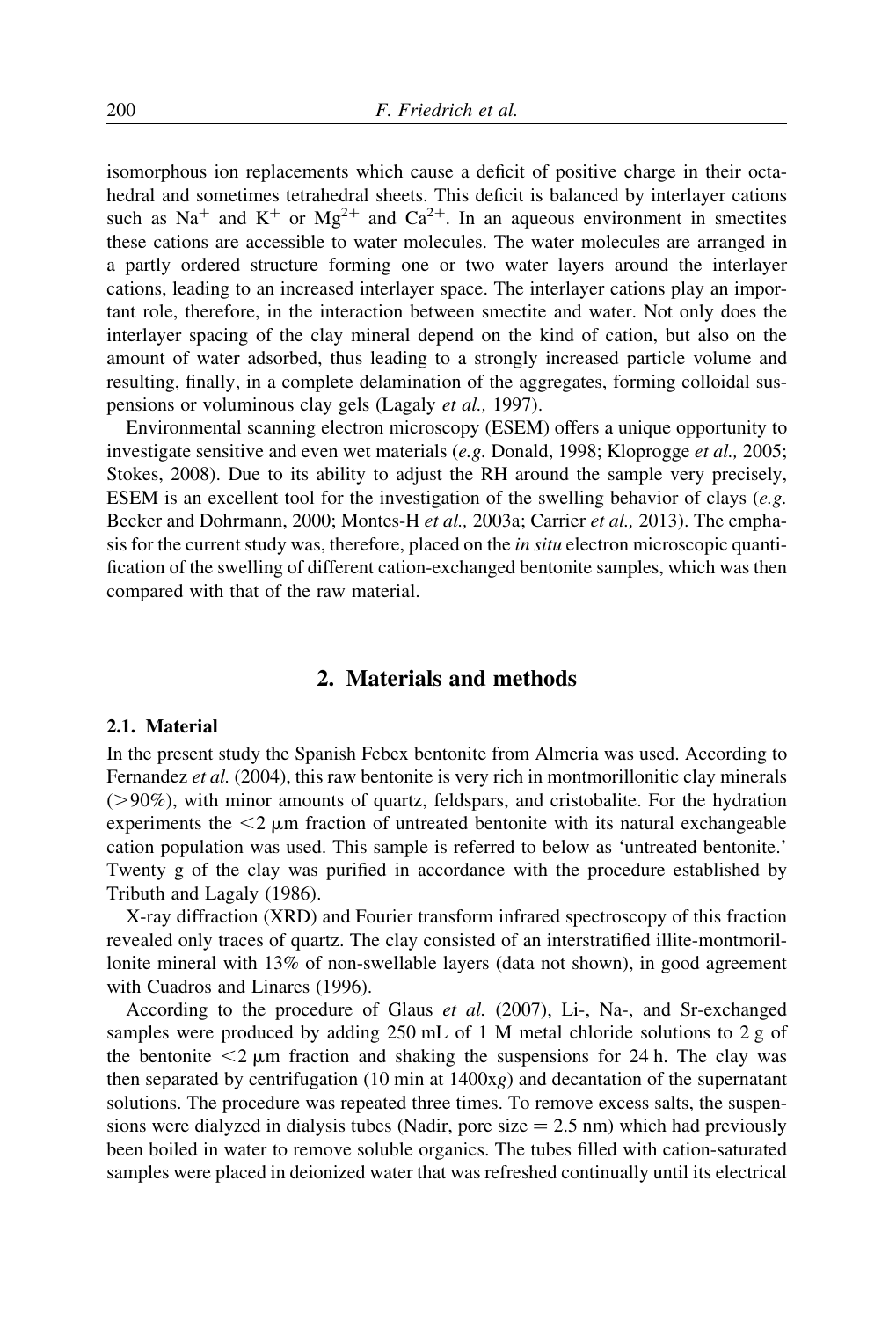conductivity was  $\leq 5 \mu S/cm$ . All clay samples were then dried at 60°C for 72 h and then ground. To achieve a smectite with reduced layer charge, 2 g of the Li-exchanged sample was heated to 300 $^{\circ}$ C. At this temperature the Li<sup>+</sup> cations migrated from the interlayer space into the mineral framework of the smectite and reduced its layer charge remarkably (Hofmann and Klemen, 1950).

#### 2.2. Environmental scanning electron microscopy (ESEM)

All microscopic measurements were carried out in an FEI Quanta 650 field emission gun environmental scanning electron microscope (FEG-ESEM), which was equipped with a gaseous secondary electron detector (GSED). The microscope was operated at 20 kV in wet mode under varying water-vapor pressures between 130 and 870 Pa and at a fixed working distance of 9.5 mm. To control the sample temperature during the hydration experiments a water-cooled Peltier cooling stage was used.

Using this instrumentation a defined RH can be created around the specimen by varying water-vapor pressure in the microscope chamber and the temperature of the Peltier stage ( $=$  specimen temperature). For example, if the temperature were set to  $5^{\circ}$ C and water-vapor pressure to 499 Pa, according to the phase diagram of water, a RH of 55% resulted around the specimen (Figure 1).

For isotherm measurements, small amounts of clay powder were poured onto the stainless steel sample holder and the stage temperature and the chamber pressure were set to  $5^{\circ}$ C and 130 Pa, respectively. According to these parameters the RH around the sample was 15%. The specimen was allowed to equilibrate under these conditions for at least 15 min prior to the start of the experiments.



**Figure 1.** Sketch of the phase diagram of water and the hydration path used for isotherm measurements at  $5^{\circ}$ C in the ESEM.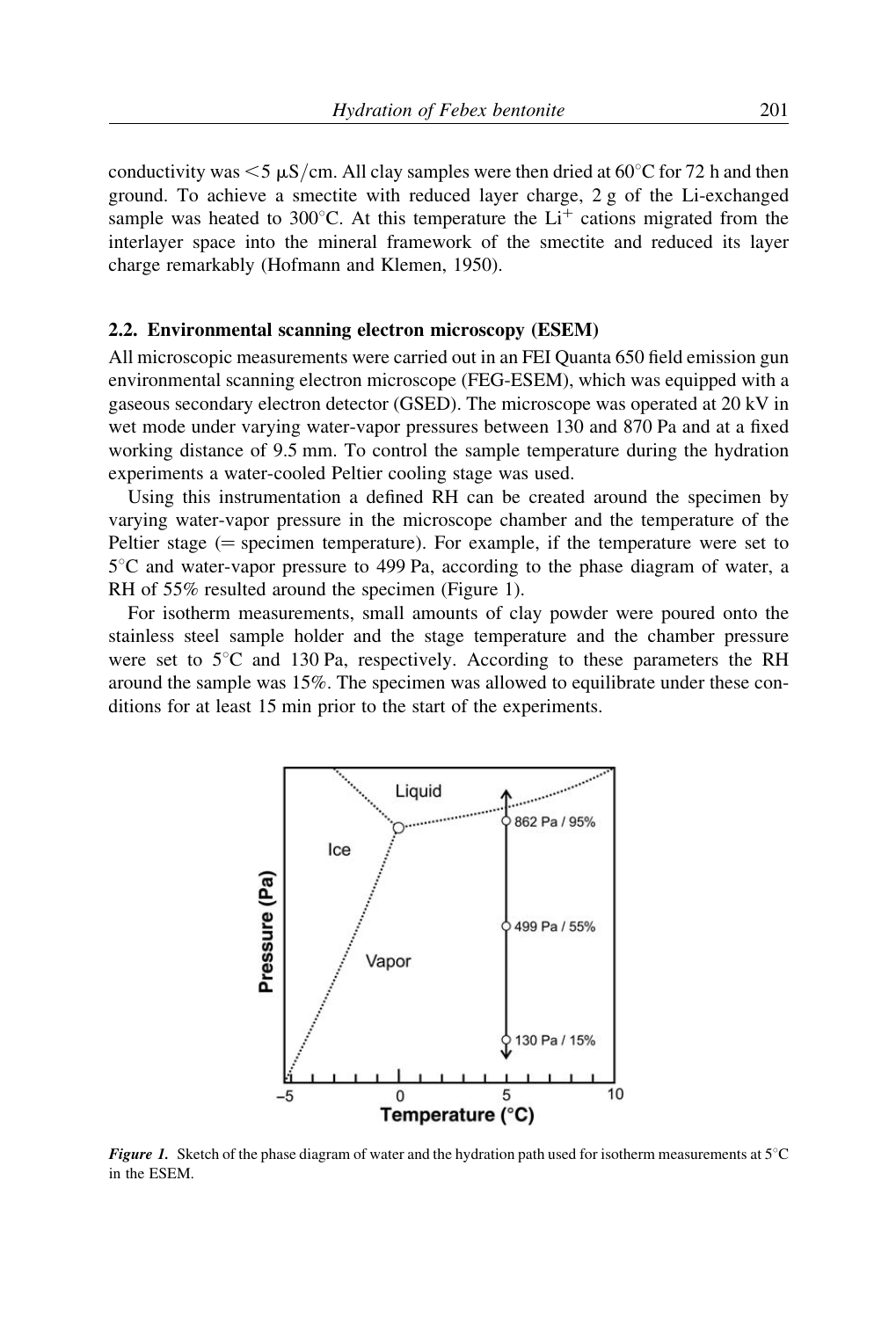To estimate the time to reach equilibrium hydration conditions, the chamber pressure was set at 862 Pa at a fixed temperature of  $5^{\circ}$ C (95% RH). After 120 s the 'live image' was stable enough and images then were taken every 60 s for a period of 20 min. The chamber pressure was then set back to 130 Pa (15% RH) and again images were taken every 60 s for a period of 20 min.

Swelling isotherms were measured by increasing the water-vapor pressure in five steps from 130 to 862 Pa, which corresponded to values of 15, 35, 55, 75, 85, and 95% RH, respectively. At each pressure step an image was taken after an equilibration time of 15 min. The last step of the hydration cycle at 862 Pa (95% RH) was used as the first step of the dehydration cycle. The chamber pressure was then decreased using the same five steps as in the hydration cycle until the starting conditions were achieved (130 Pa, 15% RH). The sample temperature was always kept constant at  $5^{\circ}$ C.

For digital image analysis the open source software, ImageJ, was used (Rasband, 2015). Bentonite aggregates with diameters between 30 and 50  $\mu$ m were selected for area measurements. The selected ESEM images were converted to 8-bit and covered areas of 1024 pixels  $\times$  943 pixels. The area of interest (AOI) was isolated by applying a gray-level threshold (Figure 2). *ImageJ* considered a gray-level range of  $0-255$  for all area measurements. The increase in area was then calculated from the following equation:

Swelling (
$$
\% = ((A_h - A_0)/A_0) \times 100
$$
 (1)

where  $A_h$  represents the area ( $\mu$ m<sup>2</sup>) of the hydrated sample and  $A_0$  represents the initial area ( $\mu$ m<sup>2</sup>) of the dry sample at 5°C and 15% RH. The data were displayed as areal expansion (swelling %) vs. RH at a fixed temperature and therefore can be indicated as isotherms.



Figure 2. Digital image analysis of the clay: (a) ESEM image; (b) binary image of the selected aggregate, obtained from the image analysis done using ImageJ software.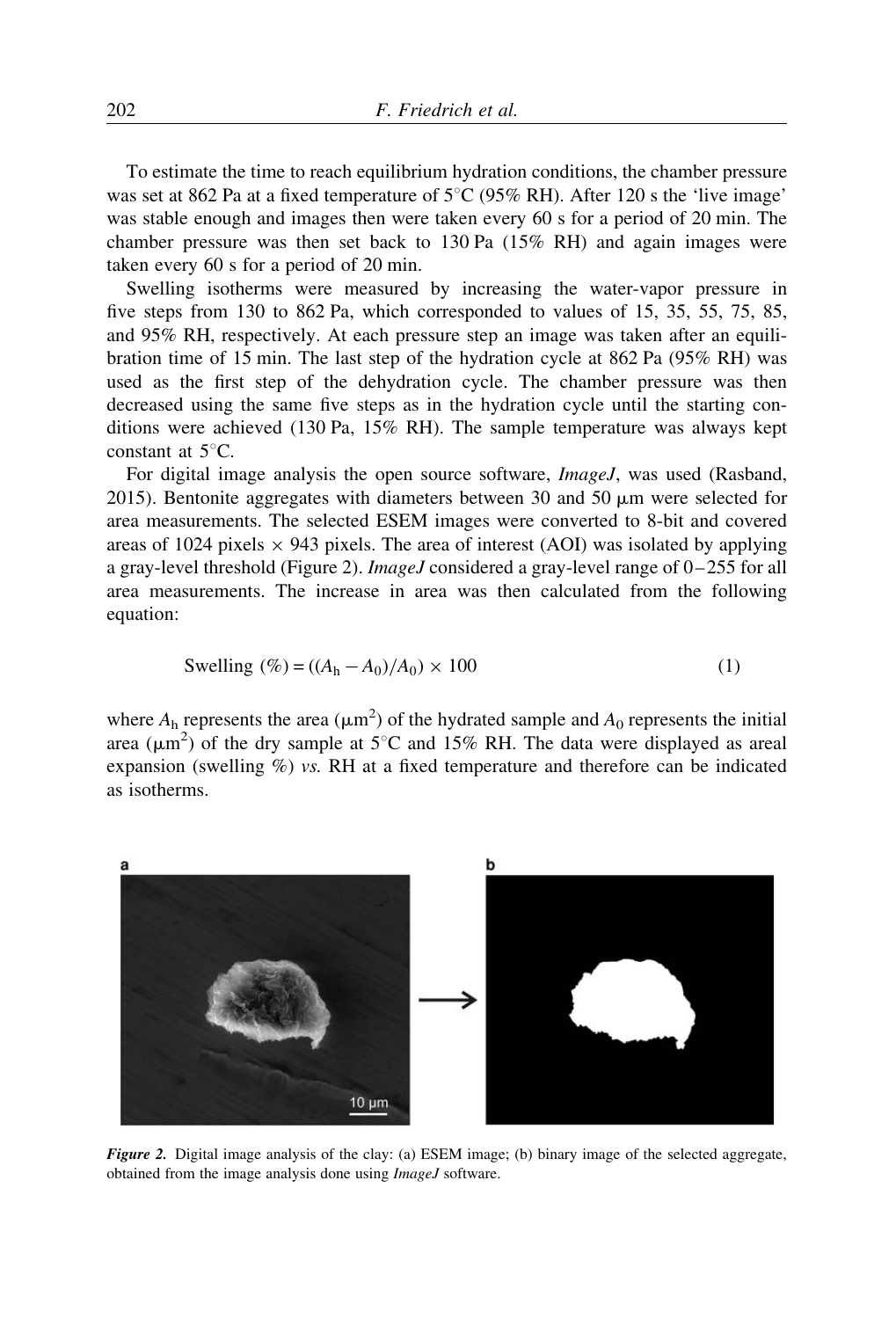Scanning electron microscopy provides 2D images of three-dimensional particles, which means that only a projection of the clay aggregate surface on the  $xy$  plane is measurable. Information along the z direction is not available. To investigate the behavior of the Febex bentonite along the z axis during hydration, a thin clay film with oriented clay platelets was produced by sedimentation from a suspension of the Na-exchanged material with a clay concentration of  $5 g/L$ . A small piece of freshly broken film was then glued vertically to the stainless steel sample holder using a conductive adhesive (Leitsilber, Plano GmbH, Germany). The edge of the clay film was observable directly during later hydration in the ESEM (Figure 3a).

The swelling behavior of the film along the c axis of the oriented clay-mineral particles is compared to swelling along their ab planes in Figure 3b. The clay particles show a very anisotropic swelling behavior. While the clay film swelled strongly in a direction perpendicular to the clay layers (along the  $c$  axis); swelling along the  $ab$ plane occurred only at large RH values  $(>= 75%)$  and to a very small extent. Such behavior was attributed by Carrier *et al.* (2013) to irregularities and misalignments in the particle orientation.

Put simply, in clay aggregates the particles are randomly oriented. According to the results shown in Figure 3b, an equidimensional swelling of these aggregates during a hydration experiment in the ESEM can be assumed. The measured area data display a 2D projection of the volumetric expansion, therefore, and can be used for quantification of the observed clay swelling without further transformation into a coefficient of volume expansion. Similar approaches were used by a number of earlier studies (e.g. Montes-H et al., 2003a; Montes-H, 2005; Romero and Simms, 2008; Carrier et al., 2013).



Figure 3. (a) ESEM image of self-supporting Na-Febex film. The bars show the measurement directions: (A) along the c axis of the oriented clay particles, (B) perpendicular to the c axis of the oriented clay particles. (b) Swelling isotherm measurements of the oriented clay film (Na-Febex). Comparison of the strongly anisotropic swelling behavior parallel and perpendicular to the clay-mineral  $c$  axis (black diamonds: swelling parallel to  $c$  axis, white squares: swelling perpendicular to  $c$  axis).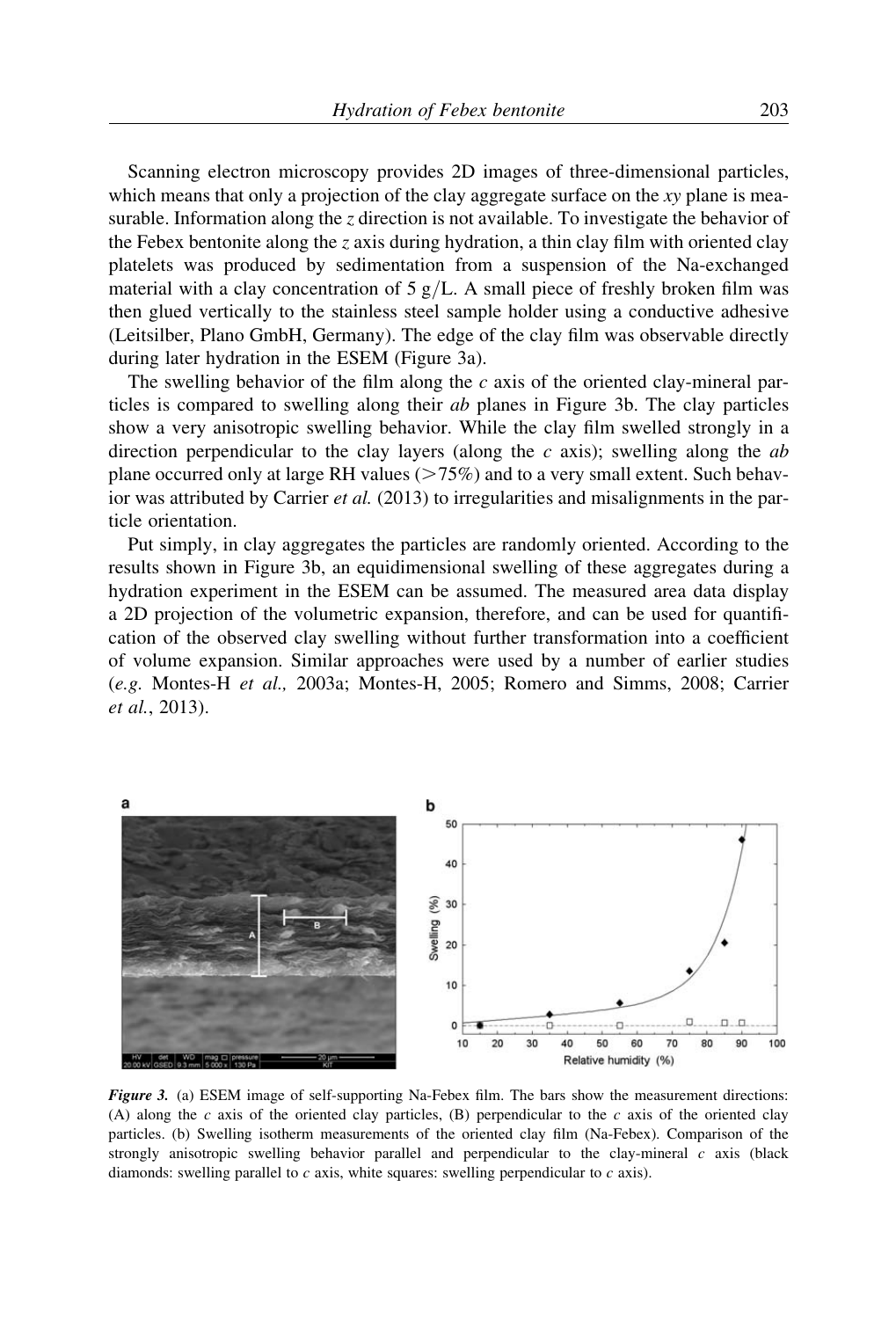| <b>RH</b> |          |          |          | . .      |          |                                         |
|-----------|----------|----------|----------|----------|----------|-----------------------------------------|
|           | Sample 1 | Sample 2 | Sample 3 | Sample 4 | Sample 5 | Mean swelling $+$<br>standard deviation |
| 15        |          |          |          |          |          |                                         |
| 35        | 1.2      | 0.5      | 2.5      | 2.6      | 0.9      | $1.5 + 1.0$                             |
| 55        | 3.4      | 1.6      | 3.0      | 4.0      | 2.5      | $2.9 + 0.9$                             |
| 75        | 5.6      | 2.9      | 5.2      | 6.7      | 4.3      | $4.9 + 1.4$                             |
| 85        | 9.3      | 6.4      | 8.1      | 9.7      | 7.9      | $8.3 + 1.4$                             |
| 95        | 36.3     | 31.2     | 30.0     | 34.0     | 33.8     | $32.5 \pm 2.5$                          |

**Table 1.** Calculated mean deviation (%) of the swelling percentages of five Na-Febex samples.

To determine the precision of the hydration experiments, the average standard deviation (SD) was calculated for each hydration step after the measurement of hydration isotherms of five different particles. Representative of the behavior of all bentonite samples, the mean deviation for the Na-exchanged sample is displayed in Table 1. Note that the SD was constant between 0.9 and 1.4% for RH values of up to 85%. Only at the largest RH values did the SD increase slightly to 2.5%. This increase in deviation was probably related to varying amounts of non-swelling domains in the aggregates which should have a greater effect on the aggregate swelling with increasing relative humidities.

# 3. Results and discussion

The ESEM images of bentonite aggregates during hydration (Figure 4) revealed that the aggregate size increased notably with increasing humidity, and the typical rough smectite morphology also changed considerably. An overlay image of the isolated areas of interest illustrates the swelling process.

Based on XRD investigations of water-vapor adsorption-desorption experiments, many authors have reported a stepwise increase in interlayer spacing and were able to calculate discrete hydration states with one or more water layers (1W, 2W) in smectite interlayers during hydration (e.g. Cases et al., 1997; Ferrage et al., 2005, 2007; Emmerich et al., 2015).

This behavior of smectites cannot be observed in microscopic swelling vs. RH hydration experiments, however. Only Montes-H et al. (2003a) found three hydration states during an experiment with RH levels fixed at 90% or 95%. A similar setup was tested (by the present authors) using a Na-exchanged Febex sample: the RH was first increased from 15 to 90% in one step and held there for 12 min (equilibration time) and then increased further to 97% and held for a further 5 min. The swelling behavior of the aggregate vs. time is shown in Figure 5a (black squares). The initial swelling was very quick. As explained above, this process could not be captured in image form. A plateau at 18% swelling was reached after just 2 min. No further increase in swelling was detected thereafter until the RH was increased to 97%. Again, this caused a fast and very notable increase in aggregate swelling up to 52%. At that latest stage, water droplets were visible on the aggregate surfaces.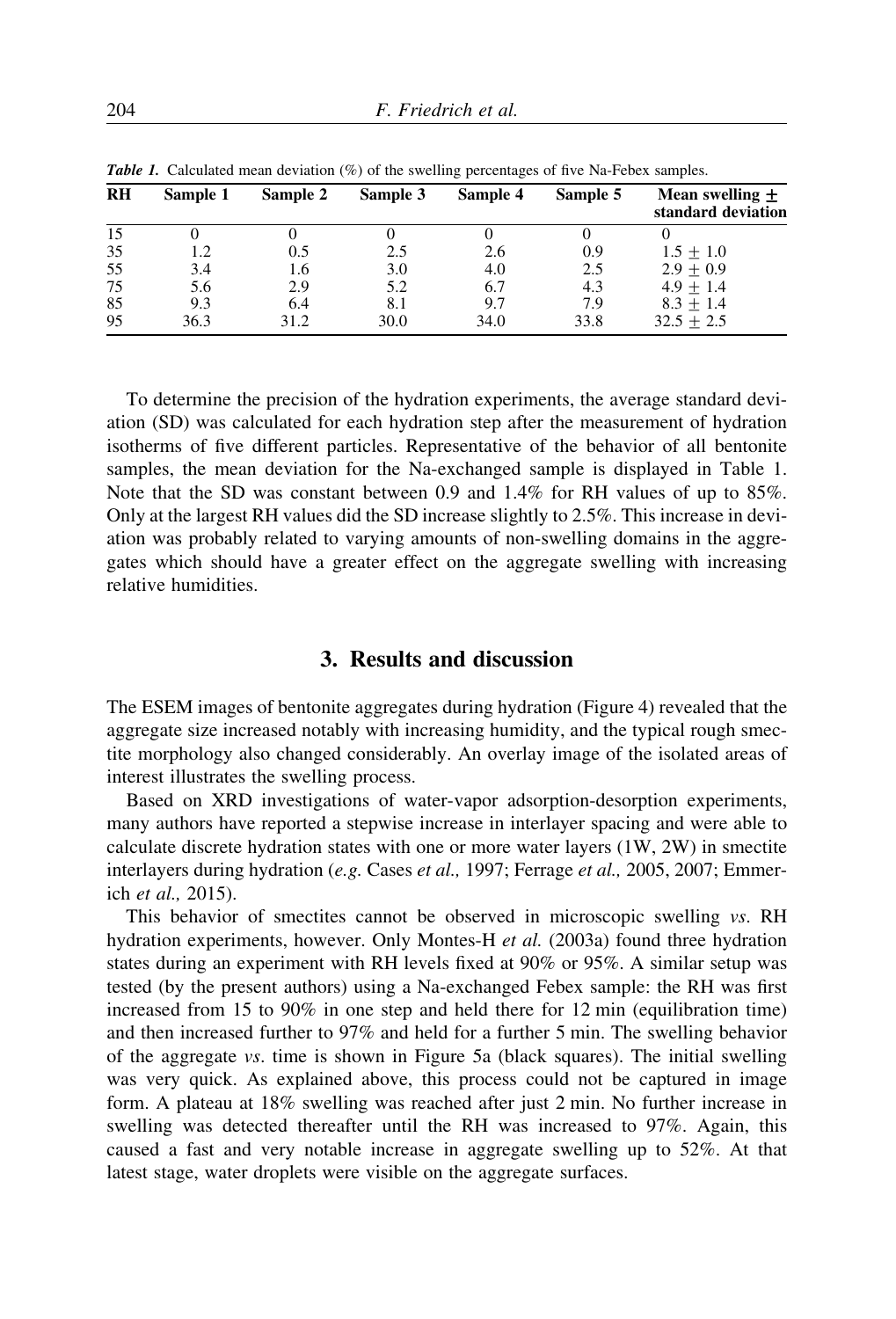

Figure 4. ESEM observation of Febex bentonite aggregates at relative humidities of 15, 65, and 95%, showing remarkable changes in morphology. The overlain assemblage of binary images illustrates the swelling process.

To estimate if these data reflected the occurrence of 1W-layer and 2W-layer states within the sample, two equations developed by Ferrage et al. (2005) were used:

Layer thickness (1W) = 
$$
12.556 + 0.3525 \times (v/r - 0.241)
$$

\n $\times (v \times RH - 0.979)$ 

\n(2)

\nLayer thickness (2W) =  $15.592 + 0.6472 \times (v/r - 0.839)$ 

$$
\times (v \times RH - 1.412)
$$
 (3)

where  $\nu$  is the cation valence,  $r$  is the ionic radius, and RH is the relative humidity. For Na<sup>+</sup>,  $v = 1$  and  $r = 0.102$  nm. Equation 2 thus gives a layer thickness of 1.253 nm at 90% RH and with equation 3, a layer thickness of 1.553 nm at 97% RH was calculated. A layer thickness of 1 nm in the dry state (0W) for smectites was also calculated by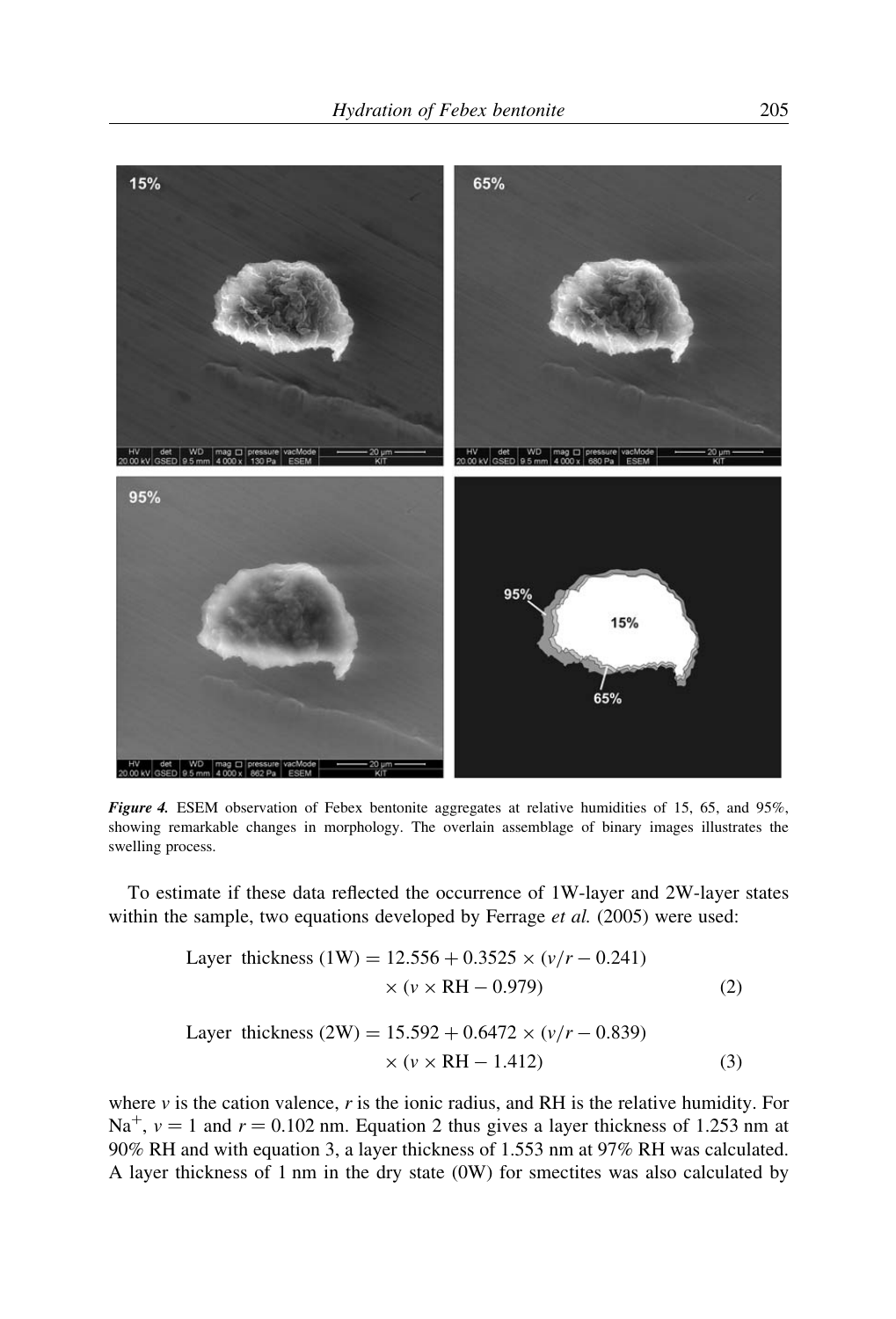

Figure 5. (a) Swelling-shrinkage cycle of Na-Febex at 90% (and after 12 min at 97% RH) to determine equilibration time and occurrence of discrete water layers (1W, 2W) within the smectite interlayer. Filled squares: hydration cycle; open squares: dehydration cycle. Experimental data fitted by exponential functions. (b) Simplified smectite particle used to calculate maximum swelling.  $C_0$ : layer thickness without water layer,  $C_w$ : layer thickness with one or two water layers incorporated in the interlayer space of smectite.

Ferrage *et al.* (2005). Strictly speaking, the smectite equations of Ferrage *et al.* (2005) cannot be used for an illite-montmorillonite interstratified mineral (i.e. the Febex bentonite used in this study), but to demonstrate the general correctness of the assumptions made here a simplified model smectite particle was used. The correct values should be somewhat smaller than the values calculated here.

A sketch of the simplified smectite particle with assumed typical dimensions of 350 nm  $(a)$ , 200 nm  $(b)$ , and the layer thickness values calculated above for 0W, 1W, and  $2W(c)$  is shown in Figure 5b. As demonstrated in Figure 3, swelling occurs only along the c axis. By comparing the sizes of the  $ac$  or bc planes before and after hydration, therefore, the swelling percentage can be calculated easily. Using the assumed dimensions and layer thicknesses, an area increase of 16% for one water layer (1W) and an increase of 32% for two water layers (2W) can be estimated. These values are in good agreement with the measured data in Figure 5a (18% and 42% swelling). The greater swelling of up to 50% at very high RH values might be explained by a strong contribution of so-called osmotic swelling in the interparticle space as proposed by Baker et al. (1995) and Salles et al. (2008).

To investigate the dehydration cycle, the first RH value was set at 90% and held for 10 min (equilibration time). To start the dehydration cycle, the RH then was set at 15%. The aggregate immediately lost most of the adsorbed water and shrank to very small swelling percentages (2% after 2 min). The starting size was finally reached after 10 min (open squares). Such timings suggest that 15 min was a sufficient period in which to achieve equilibrium conditions and, thus, this cycle was used for the wateradsorption isotherm measurements.

The water-adsorption isotherm of Na-Febex at  $5^{\circ}$ C (Figure 6a) revealed that the swelling rates were very small at the beginning of the experiment. Changes in particle morphology did not become clearly visible until RH values of 55%. The swelling increased exponentially at RH values of  $\geq$  75%. The dehydration path proceeded at slightly higher swelling percentages with decreasing RH values. In gas adsorption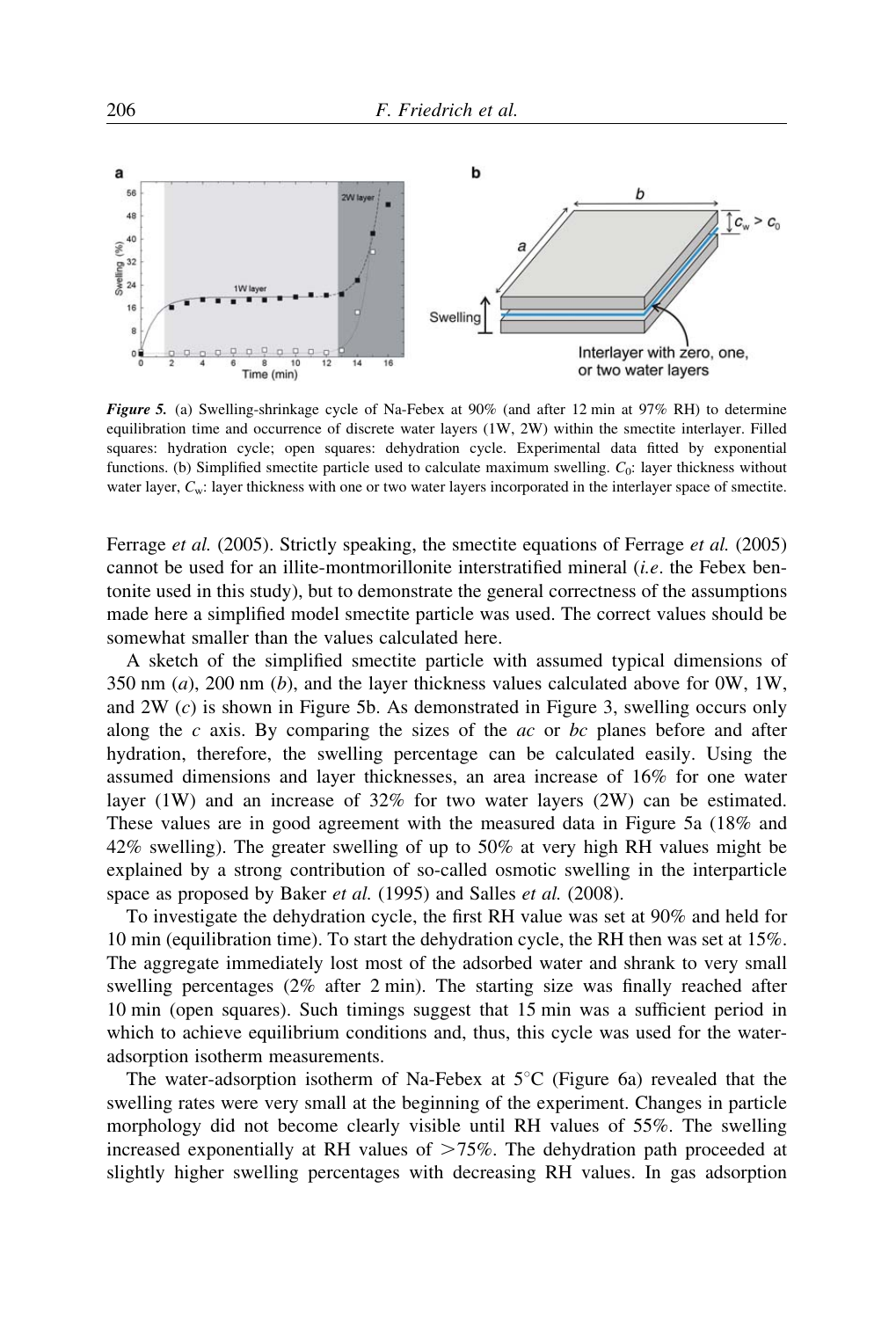

Figure 6. (a) Measured isotherms of Na-Febex bentonite at  $5^{\circ}$ C. Filled squares: hydration path; open circles: dehydration path. (b) Semi-logarithmic plot of swelling vs. relative humidity representing a first-order reaction of the hydration process with hindered dehydration ( $t_{\text{equil}} = 15 \text{ min}$ ).

(BET-) measurements of smectites, similar types of hysteresis were observed. In those cases, this kind of hysteresis loop was referred to as "type H3," and is typical of platelike particles giving rise to slit-shaped pores (e.g. Sing et al., 1985).

A semi logarithmic plot of the swelling data (Figure 6b) yielded a linear function with a slope of  $0.061 + 0.01$  ( $\mathbb{R}^2 = 0.914$ ) for the hydration path, which is greater than the slope of 0.036 + 0.004 ( $R^2 = 0.967$ ) for the dehydration path. The hydration exhibits a more pronounced dependence on the RH value than on the reverse action. Similar behavior was observed by several authors using different techniques  $(e, g)$ . Keren and Shainberg, 1975; Fu et al., 1990; Cases et al., 1992) but the interpretation is still the subject of some discussion. From XRD data, the hindered desorption was attributed to decreased entropy (Fu  $et$  al., 1990) or to geometrical factors such as changes in particle arrangement and interlayer distances (Cases et al., 1992). In addition, network effects and cavitation phenomena for wide hysteresis loops in mesoporous materials were suggested by Tompsett *et al.* (2005), based on Monte Carlo simulations.

Hydration experiments with various cation-exchanged bentonite samples (Figure 7) yielded fewer differences, as reported in previous studies (e.g. Keren and Shainberg, 1975). Untreated, Na- and Sr-exchanged samples swell to a similar maximum  $(max. = 29$  and 28%, respectively), while the swelling of Li-exchanged bentonite was slightly smaller (max.  $= 18\%$ ). Apart from that, the shapes of the hydration paths are very similar for all exchanged cations. In the reduced-layer charge Li sample (Li300) the migration of water molecules into the interlayer was hindered and, thus, swelled to only 6%. Such behavior may have two causes: firstly, the heat treatment leads to the migration of the  $Li<sup>+</sup>$  cations into the ditrigonal cavities of tetrahedral sheets, resulting in both a reduction in layer charge and in the amount of interlayer cations. Secondly, the behavior may cause a collapse of the interlayer to an illite-like  $d$  spacing (e.g. Pálková et al., 2003).

The behavior of the untreated sample was similar to that of the Na and Sr samples with a slightly greater maximum swelling  $(31\%)$ , which is related to a mixed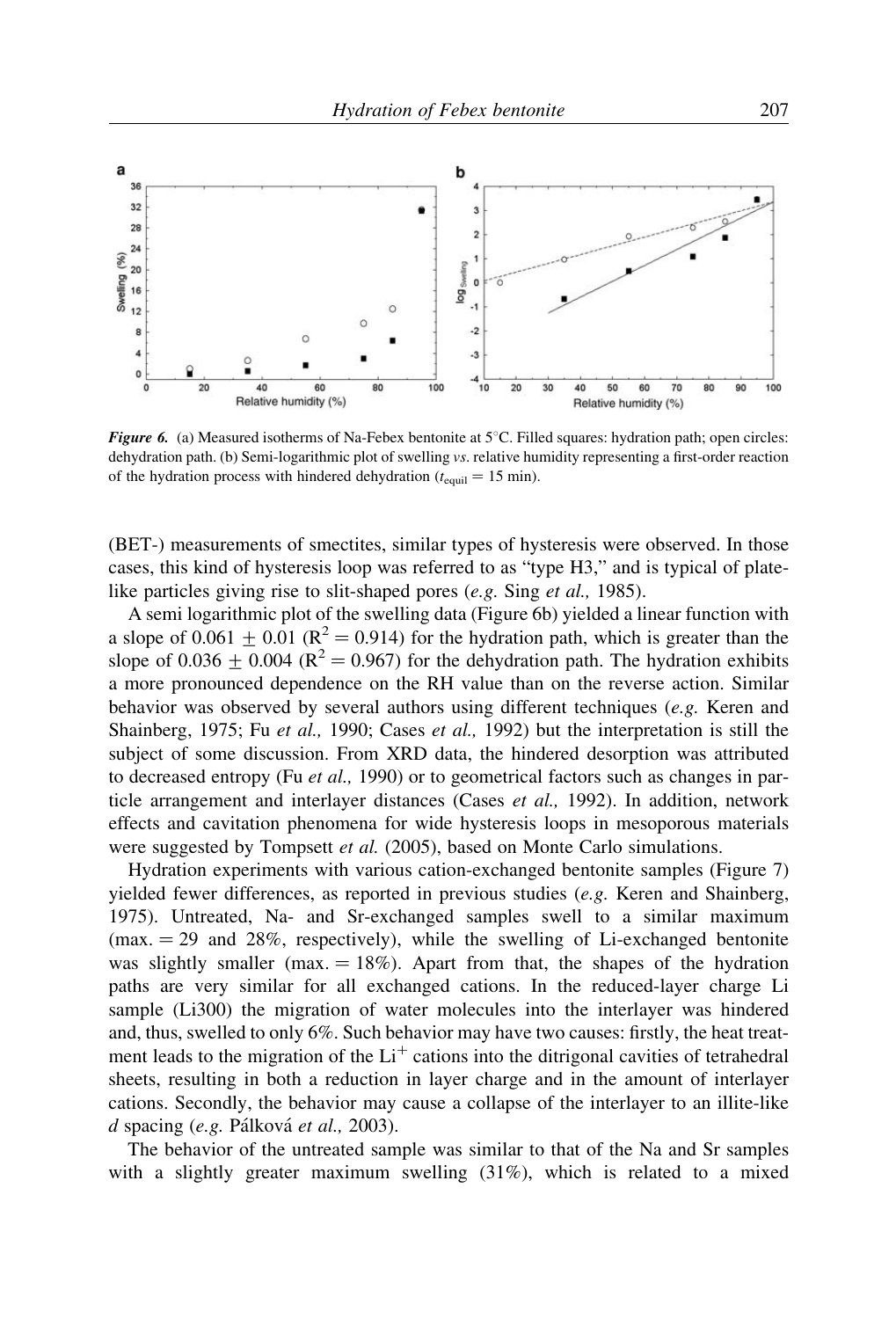

Figure 7. Comparison of the water-adsorption isotherms of Na-, Li-, Li300-, and Sr-exchanged bentonite vs. the untreated material.

cation occupancy of its interlayers (Na, Ca). Beyond that, the Sr-saturated bentonite showed significantly greater swelling at low RH values compared to the other samples and this can be assigned to the much greater hydration energy of divalent cations such as Sr  $(\Delta H_h^{\circ} = -1415 \text{ kJ/mol})$  compared to alkali metals such as Li or Na ( $\Delta H_h^{\circ} = -499$  and  $-390$  kJ/mol) (Wiberg *et al.*, 2007). According to Bol *et al.* (1970), divalent cations form two clear-cut hydration shells which increases the hydration force within the clay interlayers and results in large water spheres around the cations (Keren and Shainberg, 1975). The effect of the kind of interlayer cation on the swelling behavior of the clay aggregates was not as pronounced as discussed by earlier studies, however (e.g. Keren and Shainberg, 1975; Montes-H et al., 2003b).

### 4. Summary and conclusions

Environmental scanning electron microscopy coupled with digital image analysis allowed for *in situ* observation and measurement of the swelling behavior of Febex bentonite in the RH range of 15–95%. New discoveries in terms of the hydration behavior of smectite were not expected from the present study. The behavior of Febex-bentonite in this regard had not been investigated previously, though it has been used in many studies. The hydration behavior of Febex is very significant. Examination of the swelling behavior of Febex, by means of ESEM, showed that it is different from other bentonites, such as MX80, in this regard.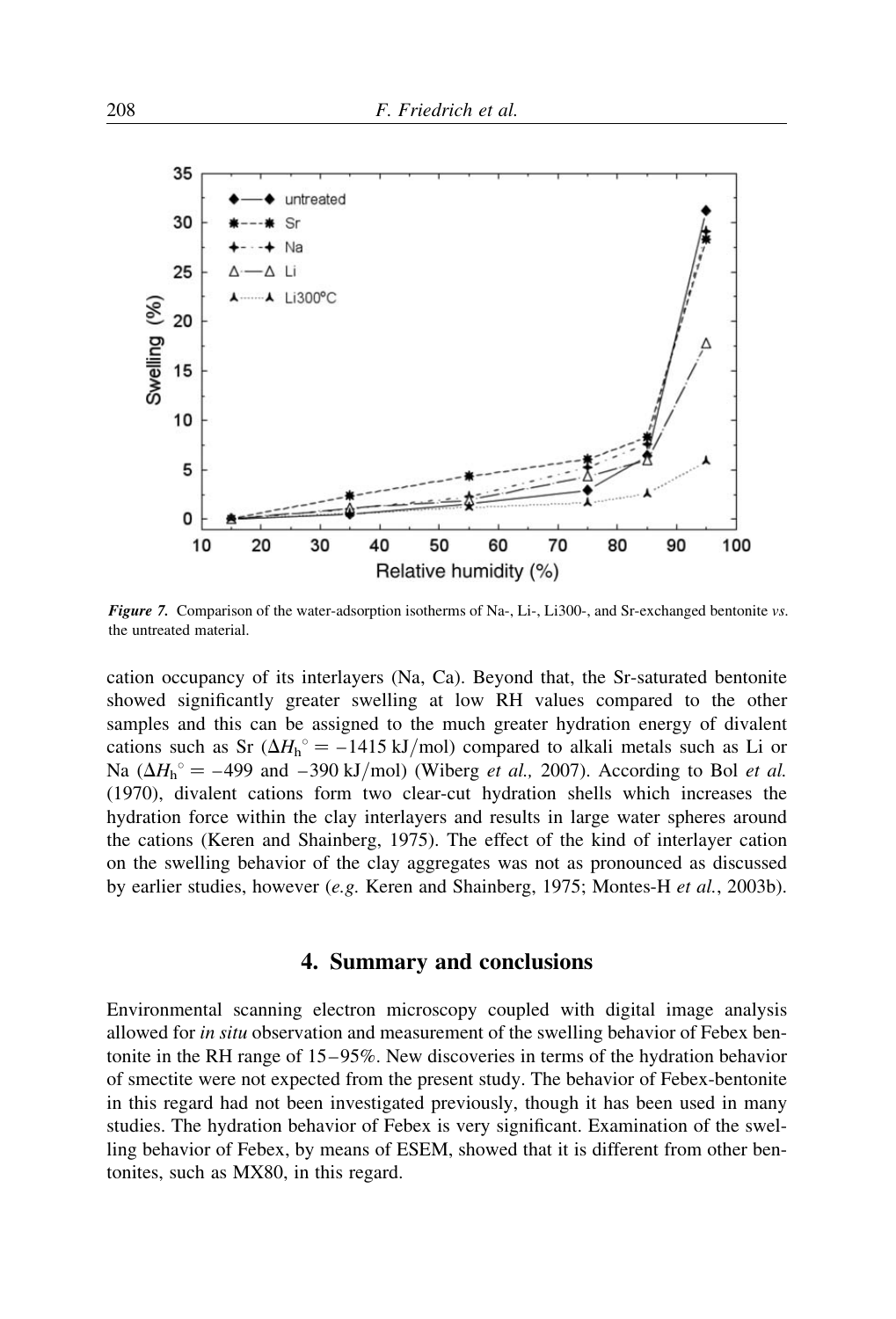Measurements of the humidity-induced swelling of an oriented Na-exchanged clay film showed a strongly anisotropic swelling behavior with swelling only in the direction perpendicular to the clay stacking. According to these results, and to the simplified assumption of a random distribution of the clay particles in the aggregates, an equidimensional swelling during hydration experiments in the ESEM was a correct assumption.

The hydration isotherms of various cation-exchanged Febex bentonite samples have exponential form with strongly increasing swelling at high RH values. The effect of the kind and charge of interlayer cation seems to be insignificant in this bentonite. The maximum swelling of the Sr, Na, and Li samples is very similar. The hydration paths of the Na, Li, and untreated samples also coincide. Only the Sr-exchanged sample showed significantly more swelling at low RH values, which can be explained by the much greater hydration energy of Sr in comparison with the other ions, and thus its greater hydration force within the clay interlayer.

### Acknowledgments

The present work was funded by the Federal Ministry of Economics and Technology (BMWi) under the joint KIT-INE, GRS research project 'KOLLORADO-e' (Support code: 02 E 11203B), Germany, and by the European Atomic Energy Community's 7th Framework Program (FP7/2007-2011) under Grant Agreement No. 295487, the BELBaR project.

### References

- Baker, J.C., Grabowska-Olszewska, B., and Uwins, P.J.R. (1995) ESEM study of osmotic swelling of bentonite from Radzionkow (Poland). Applied Clay Science, 9, 465–469.
- Becker, C. and Dohrmann, R. (2000) Environmental Scanning Electron Microscopy (ESEM) A new method in clay science. Proceedings of the 6th International Congress on Applied Mineralogy, ICAM 2000, Göttingen, Germany, 17–19 July 2000, 2, 719–722.
- Bergaya, F. and Lagaly, G. (2006) Handbook of Clay Science, 2nd edition. Developments in Clay Science, 5, Elsevier Science, Amsterdam.
- Bol, W., Gerrits, G.J.A., van Panthaleon, and van Eck, C.L. (1970) The hydration of divalent cations in aqueous solution. An X-ray investigation with isomorphous replacement. Journal of Applied Crystallography, 3, 486–492.
- Carrier, B., Wang, L., Vandamme, M., Pellenq, R., Bornert, M., Tanguy, A., and Van Damme, H. (2013) ESEM study of the humidity-induced swelling of clay film. Langmuir, 29, 12823–12833.
- Cases, J.M., Bérend, I., Besson, G., Francois, M., Uriot, J.P., Thomas, F., and Poirier, J.E. (1992) Mechanism of adsorption and desorption of water vapor by homoionic montmorillonite. 1. The sodium-exchanged form. Langmuir, 8, 2730–2739.
- Cuadros, J. and Linares, J. (1996) Experimental kinetic study of the smectite-to-illite transformation. Geochimica et Cosmochimica Acta, 60, 439–453.
- Donald, A.M. (1998) Environmental scanning electron microscopy for the study of 'wet' systems. Current Opinion in Colloid & Interface Science, 3, 143–147.
- Emmerich, K., Koeniger, F., Kaden, H., and Thissen, P. (2015) Microscopic structure and properties of discrete water layer in Na-exchanged montmorillonite. Journal of Colloid and Interface Science, 448, 24-31.